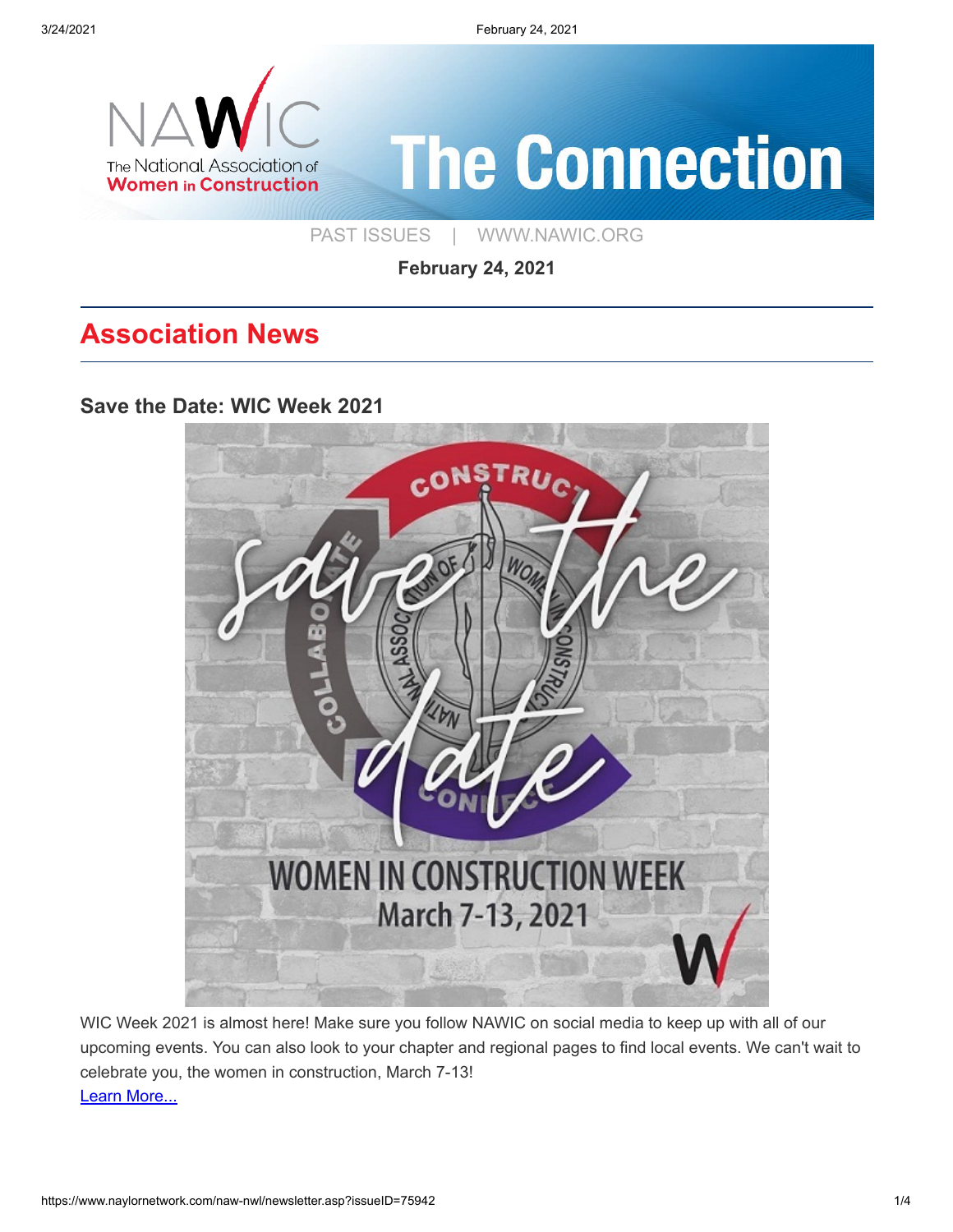

**[Programs, Initiatives, and Schools that Support Women in Construction](https://www.naylornetwork.com/naw-nwl/www.nawic.org/NewsBot.asp?MODE=VIEW&ID=457)**

Although there has been a massive push to bring more women into the construction industry, women in construction currently only make up roughly 10% of the workforce. Many of these roles are managerial, with very few women working onsite or in the trades. In fact, only half of the 40 trades listed under construction categories

currently have enough women employed to even register a meaningful percentage within official records.

Several factors have influenced these statistics over the years, but one way to grow these numbers is to provide more educational resources for the current and future generations of women in construction. From universities with construction and engineering focuses, to initiatives that push for providing women and young girls with opportunities to succeed in traditionally male-dominated fields, there has never been a better time for women to join the construction industry.

[Learn More...](https://www.naylornetwork.com/naw-nwl/www.nawic.org/NewsBot.asp?MODE=VIEW&ID=457)

## **Education / Training**

### **[Soundproofing Strategies Presented by the Northeast Regional PD&E](https://www.nawicnortheast.org/event-4168132) Committee**

Please join us for a live webinar from Jordan Smith, the co-founder of MT Copeland. He will cover the principles behind soundproofing and the proper installation methods to actually achieve the results you want in your next build.

[Learn More...](https://www.nawicnortheast.org/event-4168132)

#### **[Built to Lead: Women in Construction & Development](https://www.naylornetwork.com/naw-nwl/www.bisnow.com/webinar/new-york/built-to-lead-7146)**

Hear from key leaders in the industry as they share insights into policy reforms and projects shaping the region. Attract stronger talent through inclusion initiatives and generate innovative project pipelines. [Learn More...](https://www.naylornetwork.com/naw-nwl/www.bisnow.com/webinar/new-york/built-to-lead-7146)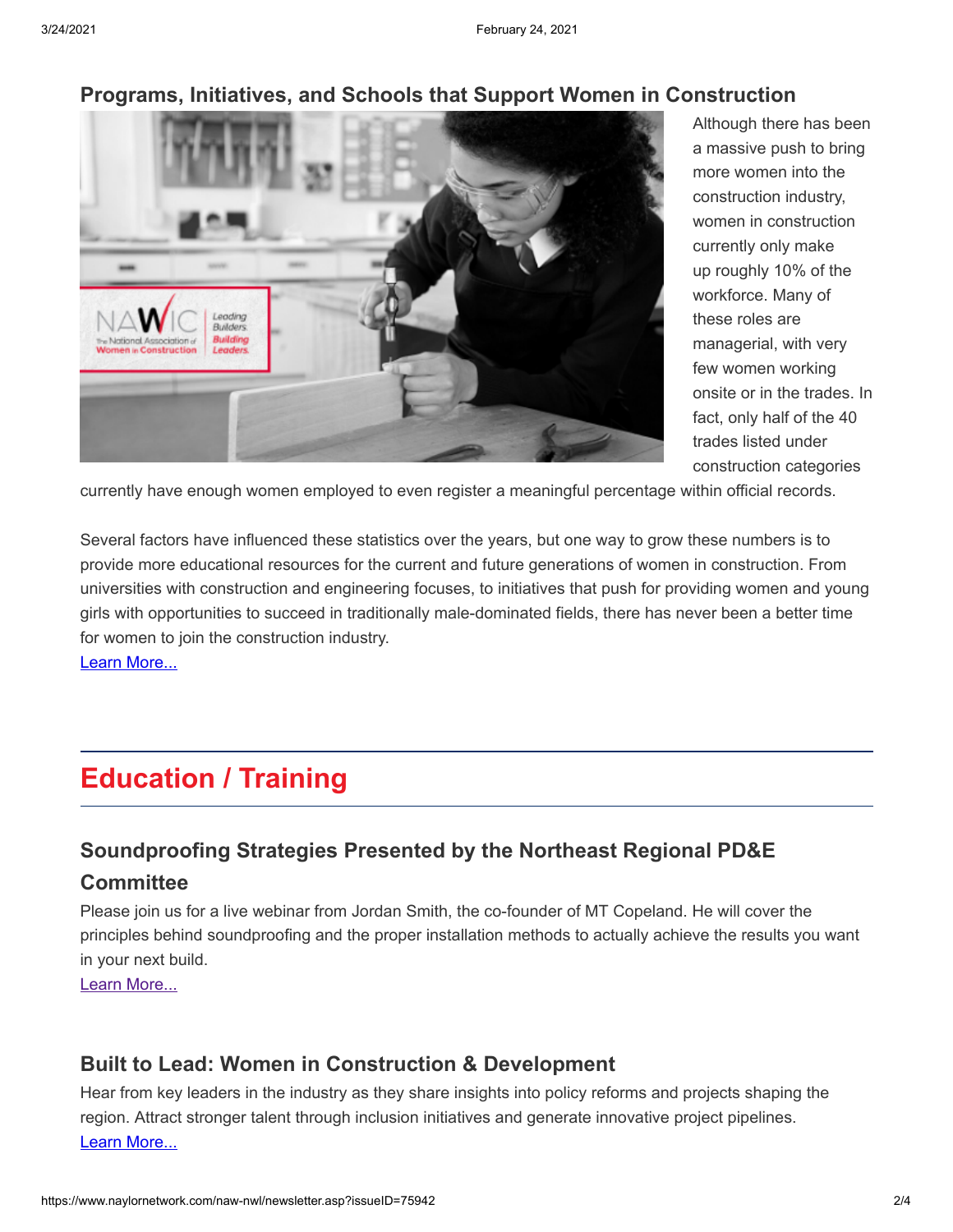# **NAWIC Benefits Spotlight**

**[Easybook Training](https://www.naylornetwork.com/naw-nwl/www.easybooktraining.com) @asybook** training for safet

Easybook Training provides numerous online construction and safety courses. Members are able to access videos on topics such as forklift operator training, oil and gas training courses and first aid/CPR training. [Learn More...](https://www.naylornetwork.com/naw-nwl/www.easybooktraining.com)

# **Industry Update**

### **[61 transportation funding measures introduced by 25 states](https://www.constructiondive.com/news/61-transportation-funding-measures-introduced-by-25-states/595367/)**



Nearly 30% of the proposed bills are for one-time funding. Bond issues for state department of transportation funding have become an increasing source of revenue for highway projects, as toll fees accounted for less of the funding pie since 2000, according to the BATIC Institute. [Learn More...](https://www.constructiondive.com/news/61-transportation-funding-measures-introduced-by-25-states/595367/)

### **[How would a \\$15 minimum wage affect construction?](https://www.constructiondive.com/news/how-would-a-15-minimum-wage-affect-construction/595350/)**

An increase in the federal minimum wage would mean that construction employers in some states would have to pay more for some types of labor.

[Learn More...](https://www.constructiondive.com/news/how-would-a-15-minimum-wage-affect-construction/595350/)

# **Calendar**